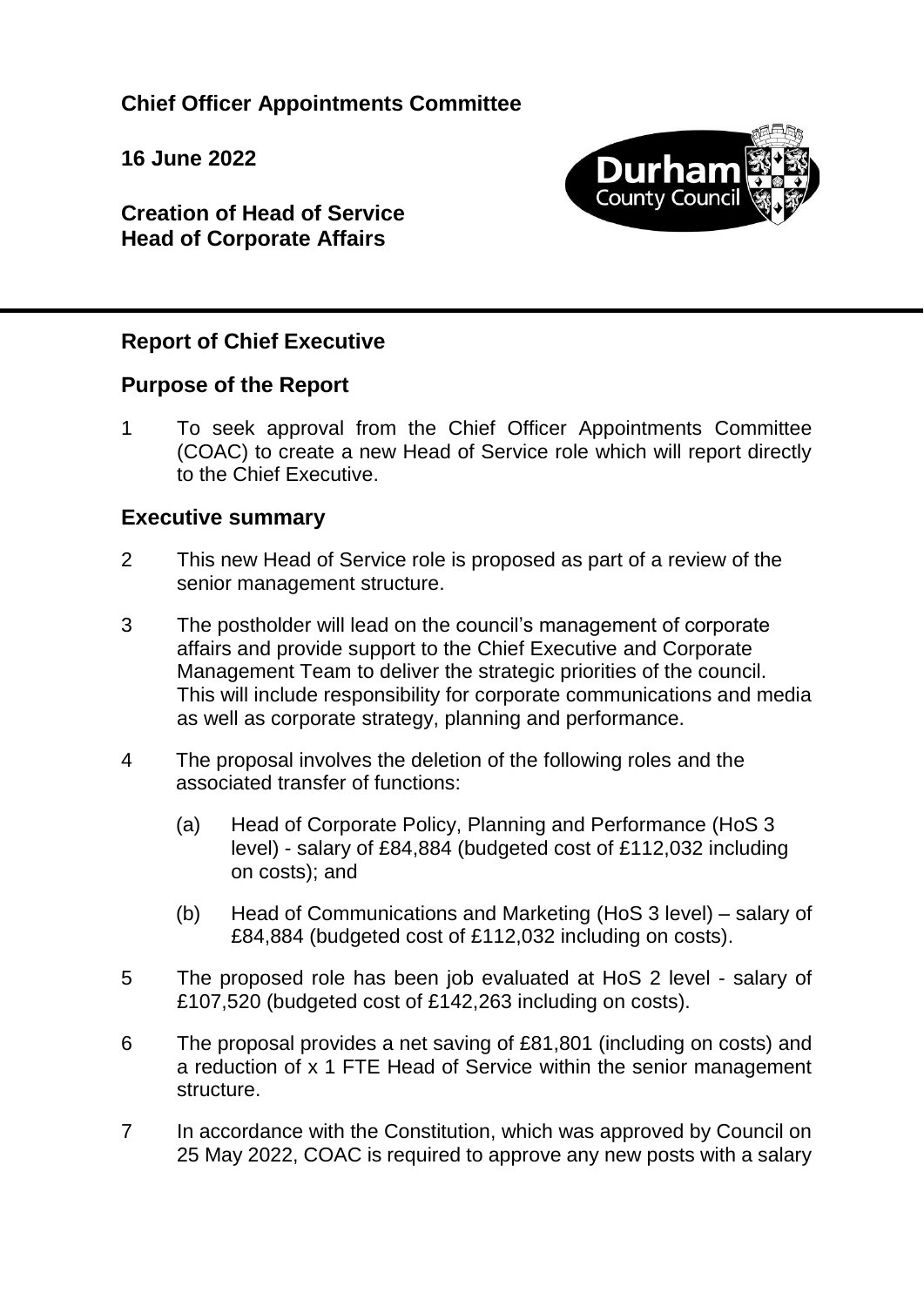in excess of £100,000. Such approvals are to be reported to the next convenient meeting of Council for information.

### **Recommendation(s)**

- 8 COAC is recommended to:
	- (a) approve the creation of the Head of Corporate Affairs role for the reasons outlined within this report; and
	- (b) to note the deletion of the posts of Head of Communications and Marketing and Head of Corporate Policy, Planning and Performance;
	- (c) if the creation of the post is approved, to request Officers to prepare a report to present to the next convenient meeting of Council for information.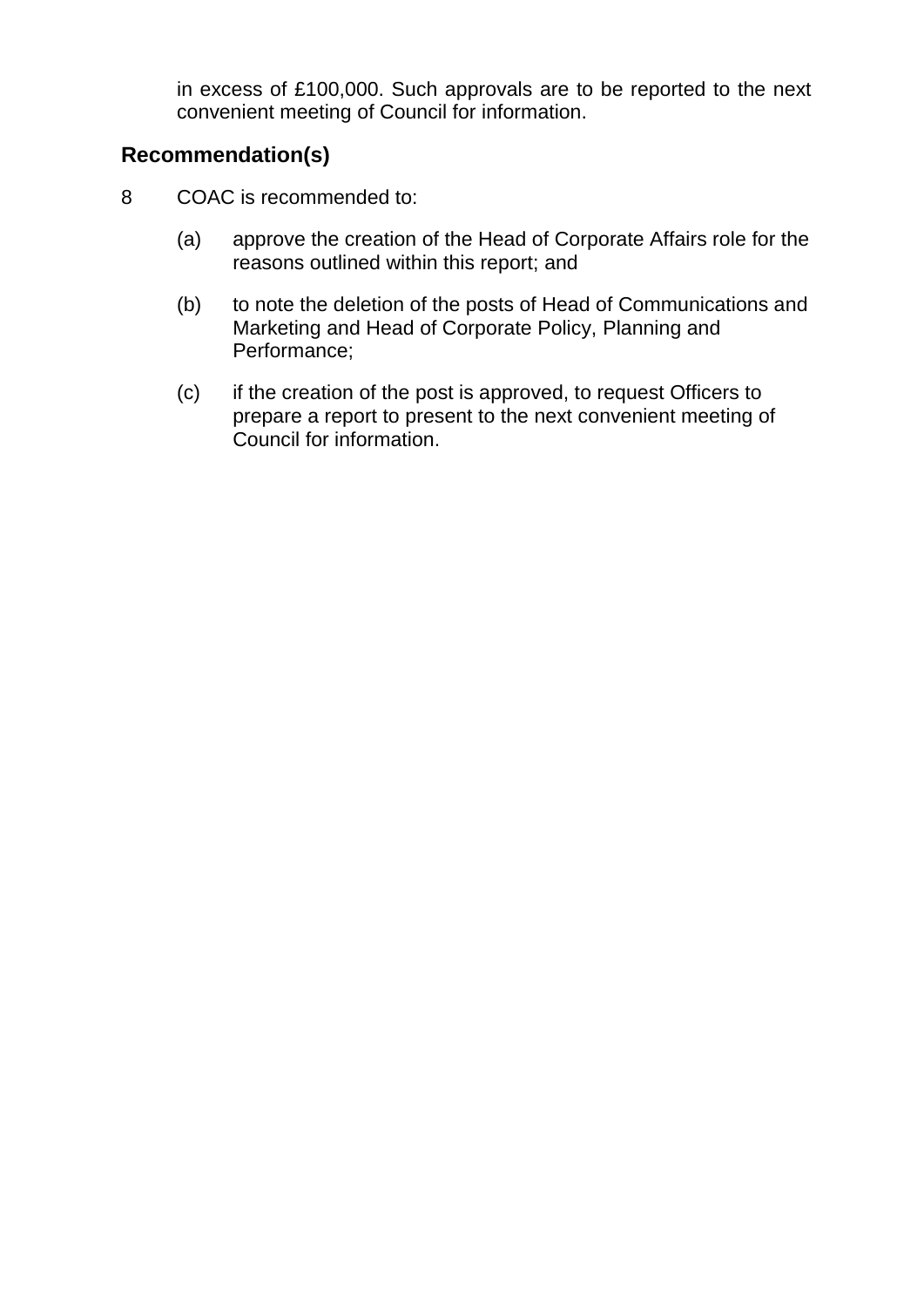### **Background**

- 9 Following a review of the senior management structure it is proposed that a new role of Head of Corporate Affairs (HoS2 – salary £107,520) is added to the establishment and a range of functions aligned to this role. The proposal involves the deletion of the Head of Corporate Policy, Planning and Performance (HoS 3 – salary of £84,884) and the Head of Communications and Marketing (HoS 3 – salary of £84,884).
- 10 This proposal will be subject to employee consultation in line with HR policy.
- 11 The creation of the role of Head of Corporate Affairs is intended to provide strong strategic leadership across strategic stakeholder engagement, corporate planning and performance, council and stakeholder communications and relationships with key external partners.
- 12 The role will have responsibility for delivery of Council policy, priorities, strategy and performance, handling public relations and corporate affairs (including building relationships and networks), managing media services and public relations. The role will report to the Chief Executive and will also provide corporate support to Corporate Directors and directorates.
- 13 The role will also be responsible for the development and implementation of a comprehensive corporate change and improvement programme, aimed at bringing about sustained improvement to the way the council operates and ensuring the council has a voice with key stakeholders and partners. The role will have oversight and ensure join up of various Council strategies and ensure the link with the Council priorities and plans.

#### **Main implications**

- 14 The proposed post has been evaluated using the Local Government Association (LGA) Senior Managers Scheme, which is consistent with the process for grading all Heads of Service and Strategic Manager posts within the Council. The role profile for the post is attached at Appendix 2.
- 15 Under the Council's Scheme of Delegation, Corporate Directors have authority to create new posts on the establishment up to Head of Service level. However, following the review of the constitution agreed by County Council on 25 May 2022, COAC approval is required regarding the creation of any new post paying over £100,000 pa.
- 16 Subject to approval of the proposals in this report, the senior management restructure proposals will progress in line with corporate guidance.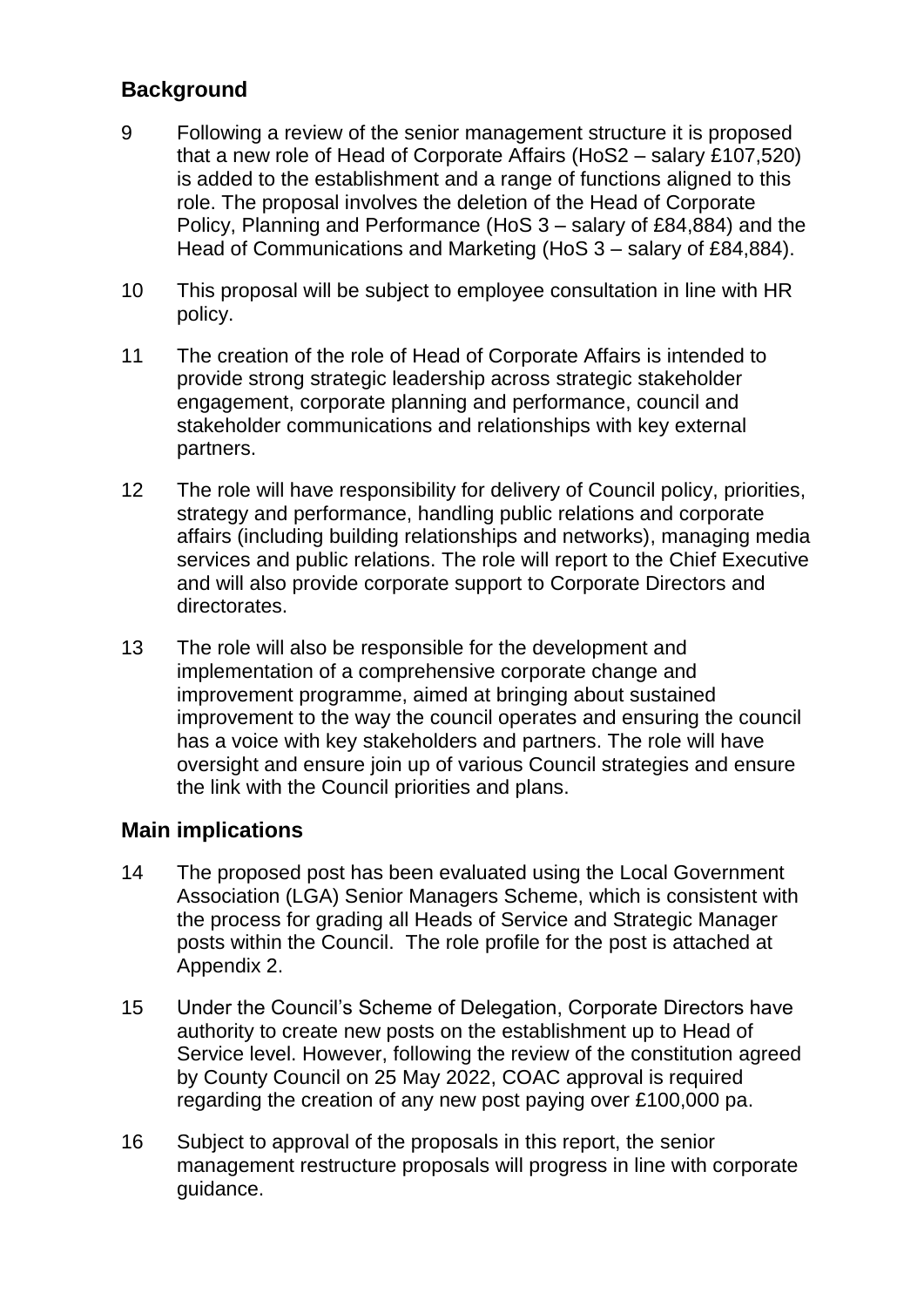- 17 The existing post of Head of Communications and Marketing is currently vacant. However, the current postholder of Head of Corporate Policy, Planning and Performance in Resources will be affected by the proposal to delete this post and this individual will form part of the consultation of the proposals.
- 18 Subject to the outcome of consultation, this new post will be advertised internally and externally.
- 19 The proposed role has been job evaluated at HoS 2 level salary of £107,520 (budgeted cost of £142,263 including on costs).
- 20 The proposal provides a net ongoing saving of £81,801 (including on costs) and a reduction of x 1 FTE Head of Service.

#### **Conclusion**

21 This report proposes the deletion of two Head of Service Band 3 posts and the creation of one Head of Service Band 2 role within the council's Extended Management Team.

### **Author(s)**

Alison Lazazzera Tel: 03000 264473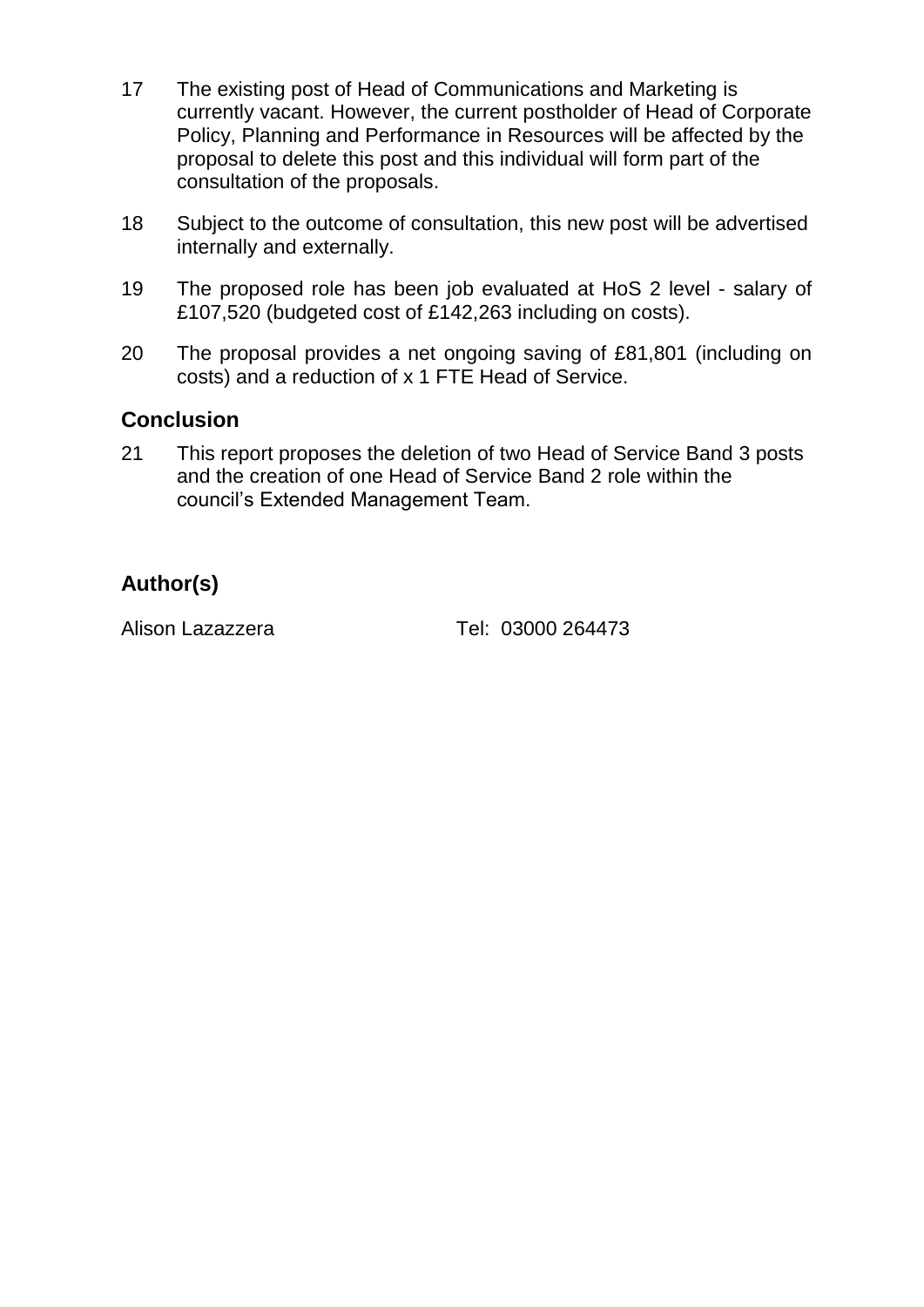#### **Appendix 1: Implications**

#### **Legal Implications**

In February 2012, the Secretary of State issued statutory guidance under S.40 Localism Act 2011. Under the "Openness and Accountability in Local Pay" guidance, elected members should be offered the opportunity to vote on the proposal to create a new Head of Service post with a salary above £100,000. In line with the updated constitution agreed by County Council on 25 May 2022, COAC approval is required to establish this post due to the salary exceeding £100,000. If COAC approve the creation of the post, details will need to be reported to the next convenient meeting of Council for information.

#### **Finance**

The deletion of the two Head of Service Band 3 roles, and the establishment of a new Head of Service role at Band 2, will result in net budget saving of £81,801. Any Early Retirement or Voluntary Redundancy costs associated with the deletion of the Head of Corporate Policy, Planning and Performance will be met from the corporate ERVR Reserve.

#### **Consultation**

Consultation on the proposals will take place affected employees and recognised Trade Unions in line with corporate HR policies and processes.

#### **Equality and Diversity / Public Sector Equality Duty** None

**Climate Change** None

**Human Rights** None

# **Crime and Disorder**

None

#### **Staffing**

The Head of Communications and Marketing is vacant and therefore there are no staffing implications associated with this.

Deletion of the Head of Corporate Policy, Planning and Performance, may result in a redundancy situation.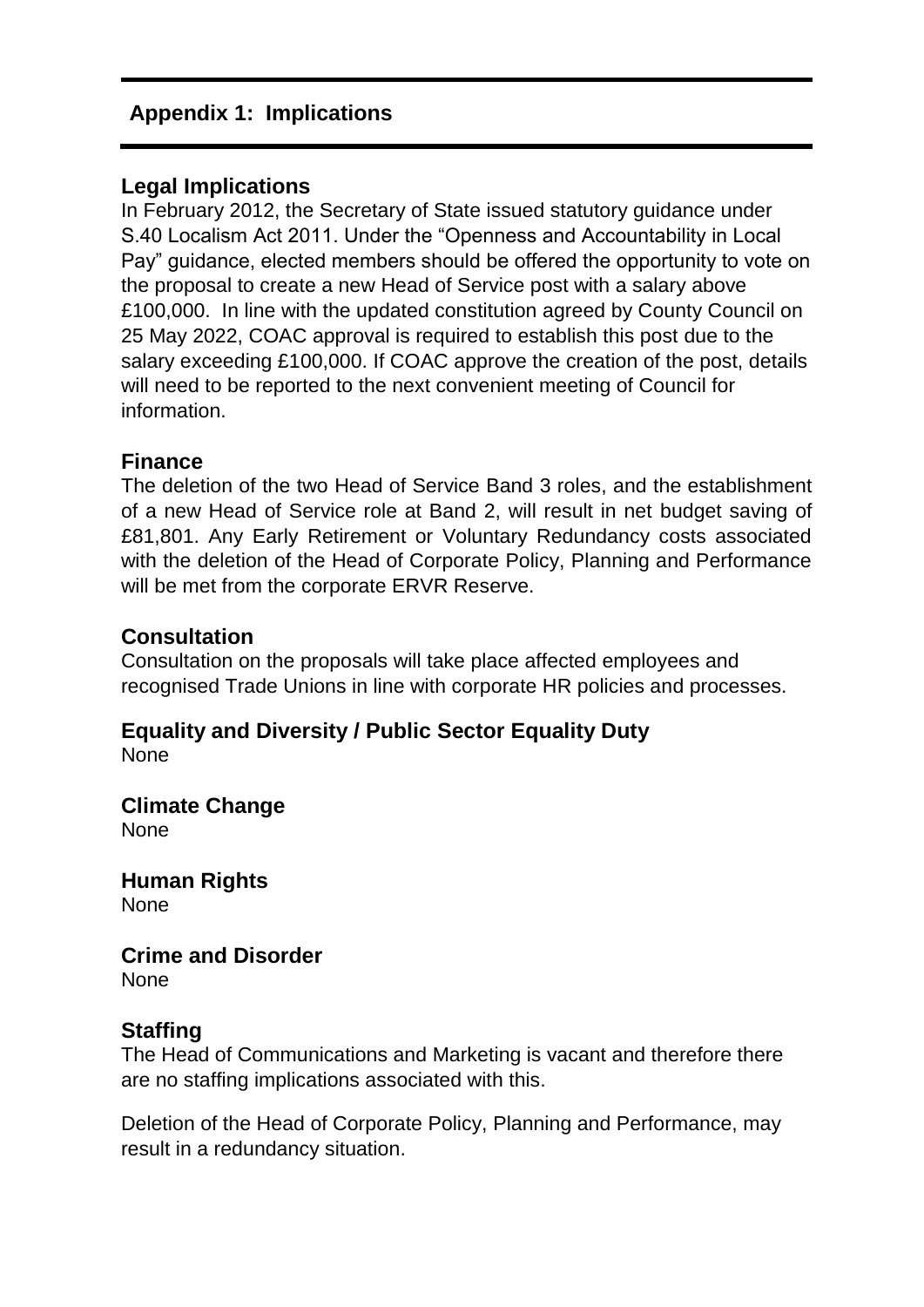## **Accommodation**

None

## **Risk**

None

## **Procurement**

None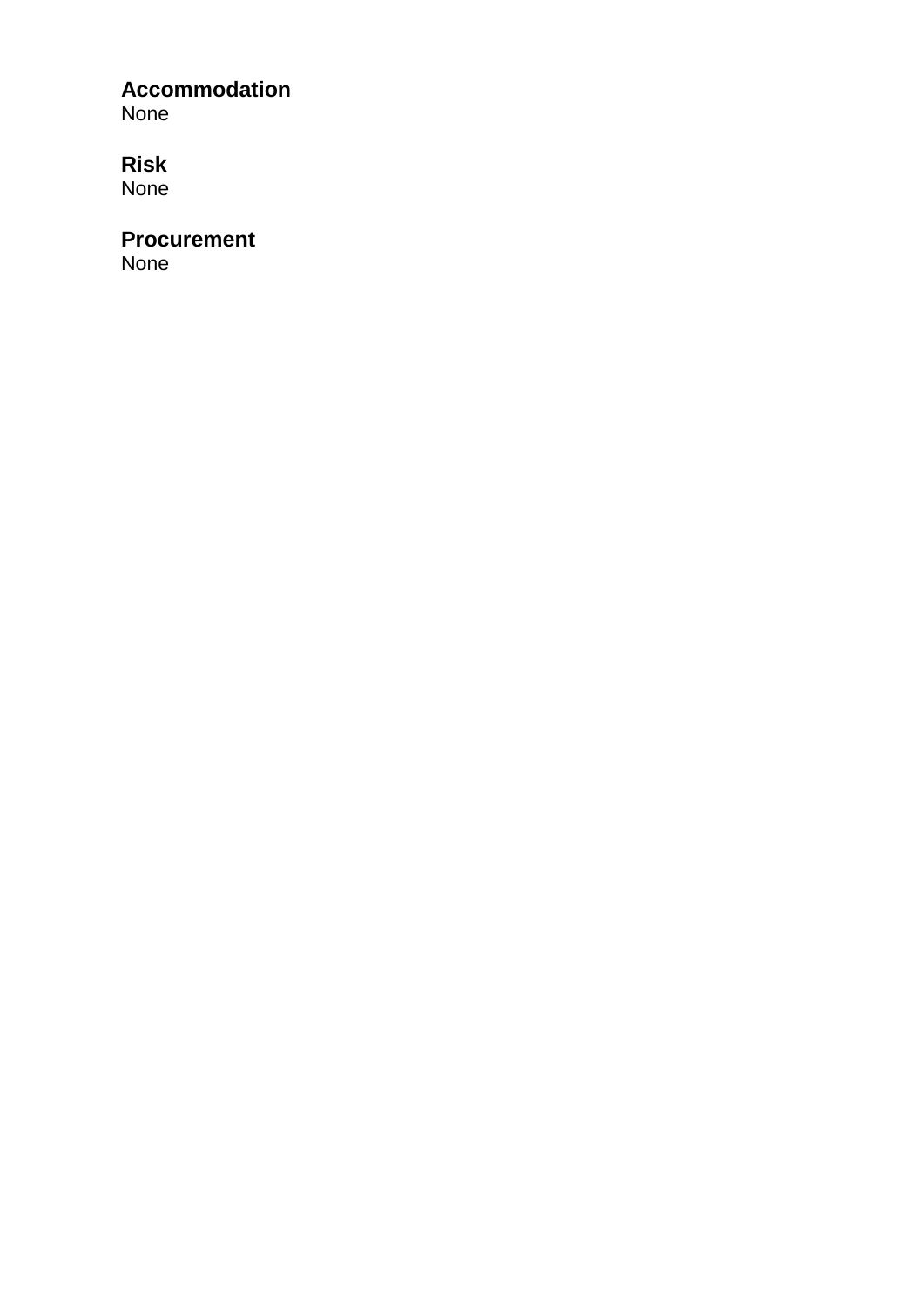#### **Appendix 2: Role Profile : Head of Corporate Affairs**

| <b>JOB TITLE</b>                                                                                                                                                                                                                                                                          | <b>Head of Corporate Affairs</b> | <b>DIRECTORATE</b> | <b>Chief Executive</b> |  |  |  |
|-------------------------------------------------------------------------------------------------------------------------------------------------------------------------------------------------------------------------------------------------------------------------------------------|----------------------------------|--------------------|------------------------|--|--|--|
| <b>SERVICE</b>                                                                                                                                                                                                                                                                            | Corporate Affairs                | <b>GRADE</b>       | HOS 2                  |  |  |  |
| <b>REPORTING TO</b>                                                                                                                                                                                                                                                                       | <b>Chief Executive</b>           |                    |                        |  |  |  |
| <b>PURPOSE OF JOB</b><br>To lead on the council's management of corporate affairs and to support the Chief Executive to deliver the strategic priorities of the<br>council, including responsibility for corporate communications, media and corporate strategy, planning and performance |                                  |                    |                        |  |  |  |

#### **JOB OUTLINE/KEY RESULT AREAS**

#### **Generic Key Result Areas**

- $\triangleright$  Contribute to the strategic development and delivery of the Corporate Affairs Service to meet the Council's policy and planning requirements.
- > Lead and manage all employees, relevant budgets, and service performance in accordance with council procedures and objectives.
- $\triangleright$  Contribute to and manage the development and implementation of the service and council wide initiatives to deliver improvements across the council.
- $\triangleright$  Manage relationships with internal and external partners to support the delivery of efficient and effective services.
- > Lead strategy, planning and improvements across the services in scope, participating in partnership arrangements as appropriate.
- Operate effectively as part of the Extended Management Team of the Council and Senior Leadership Team of the directorate.
- $\triangleright$  Lead teams to display the Council's Values & Behaviours,
- Ensure the principles of equality, diversity and inclusion in addition to the Council's other corporate values and priorities are embraced and underpin all work for employees and service users.
- > Provide clear and visible leadership, promoting health, safety and wellbeing of the teams in scope and providing a positive working environment and culture.

#### **Role Specific Key Result Areas**

- $\geq$  Provide strategic support to the Chief Executive in relation to the corporate affairs of the council
- > Develop and implement a comprehensive corporate change and improvement programme aimed at bringing about rapid and sustained improvement to the way the Council operates and the way services are provided
- $\geq$  To work with the Chief Executive and other Heads of Service to lead on Service Improvement initiatives
- $\geq$  Lead council wide strategy and performance management
- $\geq$  Lead on strategic relationships with stakeholders at local, regional and national level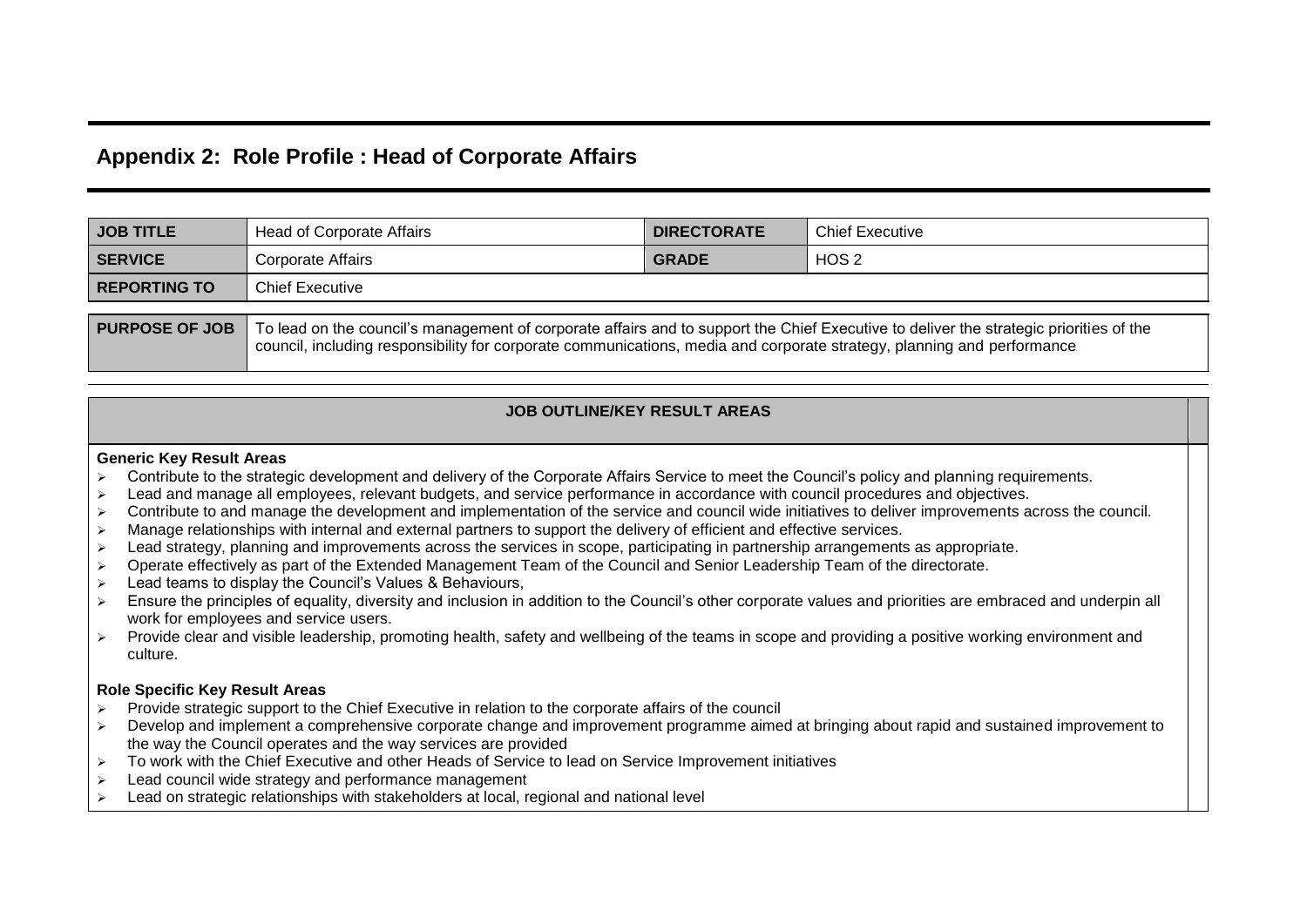- Lead the management of council-wide public relations and media services to ensure the Council receives fair and comprehensive media coverage ensuring policies and achievements receive adequate publicity and that the Council image is enhanced both locally and nationally, creating a positive and lasting impression;
- > Lead the development and management of the corporate communications services to promote Council services and activities to the widest audience:
- $\triangleright$  Lead the development of the council's corporate plan, working with internal and external stakeholders to align planning with strategy
- $\geq$  Lead on the council's equalities work, setting strategy and policy and integration across the council
- $\triangleright$  Coordinate external inspections
- $\rightarrow$  Lead the provision of advice and information to members, officers and all services of the council on all matters relating to publicity, communications and media relations;
- > To act as the Council's lead officer for communications during emergency and statutory situations such as elections, ensuring that responsibilities are fulfilled, communications remain timely, accurate, useful and helpful and the reputation of the Council is proactively managed, working closely with partners
- $\triangleright$  To actively promote and represent the interests of the Council, and where appropriate, the Service, at local, regional and national level participating in relevant programmes, showcasing good practice and contributing to exchange networks;
- > Carry out 'horizon scanning' to ensure that opportunities for Durham related areas of work are developed and potential risk is identified and managed
- > Lead the development and management of the Council's web-site and social media platforms, working with service areas to empower front line staff to maximise the opportunities from these channels
- $\triangleright$  To manage the corporate management team strategic forward work programme
- $\geq$  To create a corporate stakeholder engagement plan and leading on the implementation.
- > Develop the councils approach to reputational management putting together campaigns and strategies to realise the councils profile locally and nationally.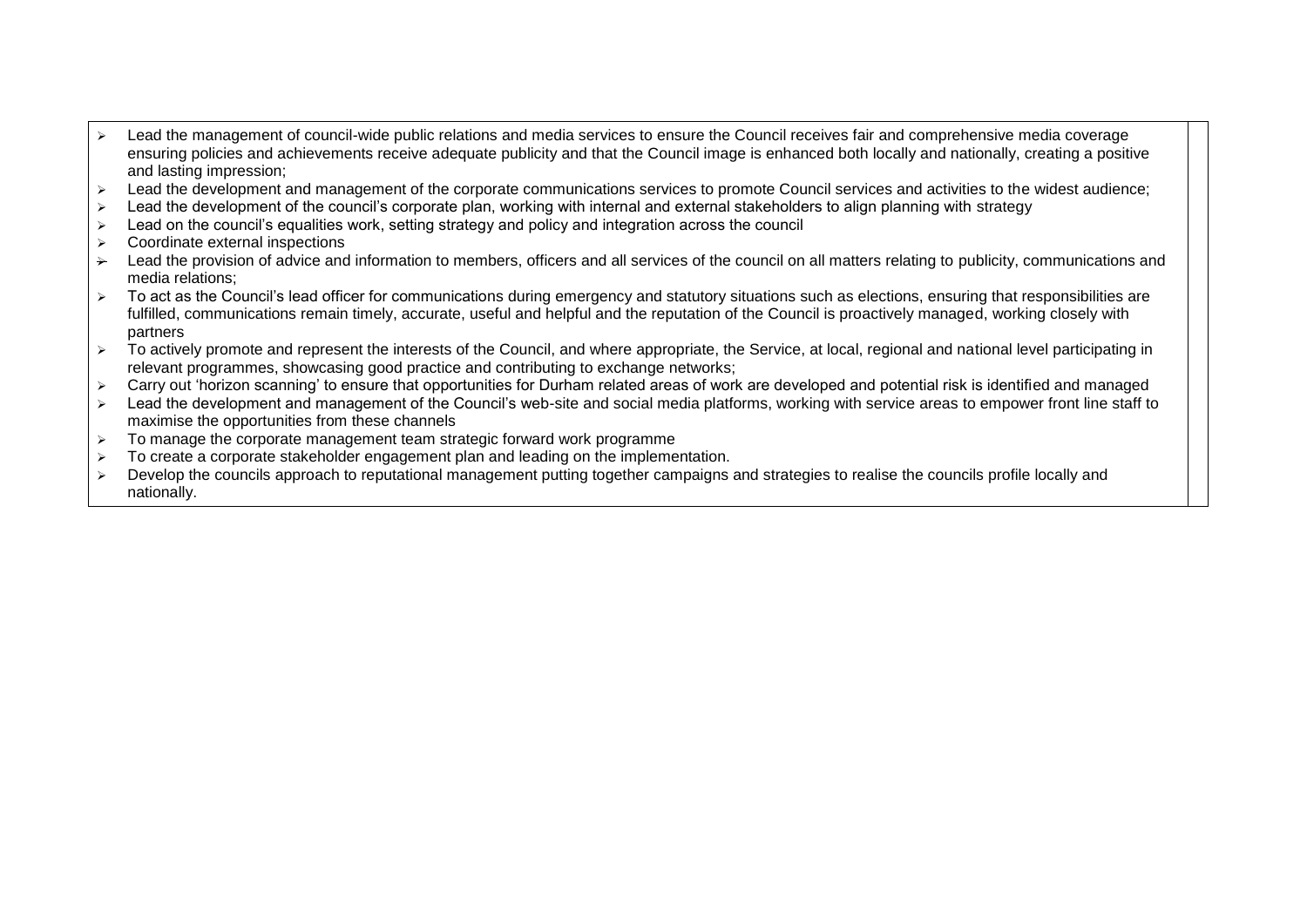|                                                                                                                                                                             | QUALIFICATIONS, SKILLS, KNOWLEDGE AND EXPERIENCE<br><b>REQUIRED FOR POST</b>                                                                                                                                                                                                                                                              |                                                     | SERVICE AREA/TECHNICAL COMPETENCIES REQUIRED                                                                                                                                                                                                                                                                                                                                                                                          |  |
|-----------------------------------------------------------------------------------------------------------------------------------------------------------------------------|-------------------------------------------------------------------------------------------------------------------------------------------------------------------------------------------------------------------------------------------------------------------------------------------------------------------------------------------|-----------------------------------------------------|---------------------------------------------------------------------------------------------------------------------------------------------------------------------------------------------------------------------------------------------------------------------------------------------------------------------------------------------------------------------------------------------------------------------------------------|--|
| <b>Education &amp; Qualifications</b>                                                                                                                                       |                                                                                                                                                                                                                                                                                                                                           | Leadership                                          |                                                                                                                                                                                                                                                                                                                                                                                                                                       |  |
| $\blacktriangleright$<br><b>Skills</b>                                                                                                                                      | Relevant professional qualification at degree level or equivalent - or<br>significant experience that demonstrates ability to undertake the role<br>to an exceptional level                                                                                                                                                               |                                                     | Analytical thinking - The mental processes of analysis and evaluation.<br>Strategic thinking - Balancing today's expectations and requirements with the<br>future opportunities, issues, and concerns that may affect business results<br>tomorrow.<br>Developing others - To coach or mentor others to achieve their best.<br>Business acumen - The ability to make good business judgements and<br>decisions.<br>Service/Technical: |  |
| $\blacktriangleright$<br>➤<br>➤<br>$\blacktriangleright$<br>≻                                                                                                               | Leadership, delegation and team building skills.<br>High level problem solving, financial control and organisational skills.<br>Significant political, cultural and organisational awareness.<br>High level of communications skills<br>Ability to think analytical, strategically and creatively<br>Project and change management skills | ⋗<br>$\blacktriangleright$<br>$\blacktriangleright$ | Knowledge of relevant legislation, statutory frameworks, good practice and<br>government policy initiatives.<br>Communications including theories and best practice<br>Understanding of technology that can support and enhance communication and<br>marketing activity including web and social media                                                                                                                                |  |
| Knowledge                                                                                                                                                                   |                                                                                                                                                                                                                                                                                                                                           |                                                     |                                                                                                                                                                                                                                                                                                                                                                                                                                       |  |
| $\blacktriangleright$<br>$\blacktriangleright$<br>$\blacktriangleright$<br>$\blacktriangleright$<br>➤                                                                       | Local government statutory requirements<br>Social marketing techniques<br>PR, corporate communications<br>Web based and social media technologies<br>Council strategic direction, priorities and issues                                                                                                                                   |                                                     |                                                                                                                                                                                                                                                                                                                                                                                                                                       |  |
| <b>Experience</b>                                                                                                                                                           |                                                                                                                                                                                                                                                                                                                                           |                                                     |                                                                                                                                                                                                                                                                                                                                                                                                                                       |  |
| $\blacktriangleright$<br>$\blacktriangleright$<br>$\blacktriangleright$<br>$\blacktriangleright$<br>$\blacktriangleright$<br>$\blacktriangleright$<br>$\blacktriangleright$ | Substantial leadership experience<br>Working at a senior level.<br>Developing corporate image<br>Strategy development.<br>Senior management and budgetary experience.<br>Experience of internal and external partnership working.<br>Experience of managing diverse multi-disciplinary teams.                                             |                                                     |                                                                                                                                                                                                                                                                                                                                                                                                                                       |  |